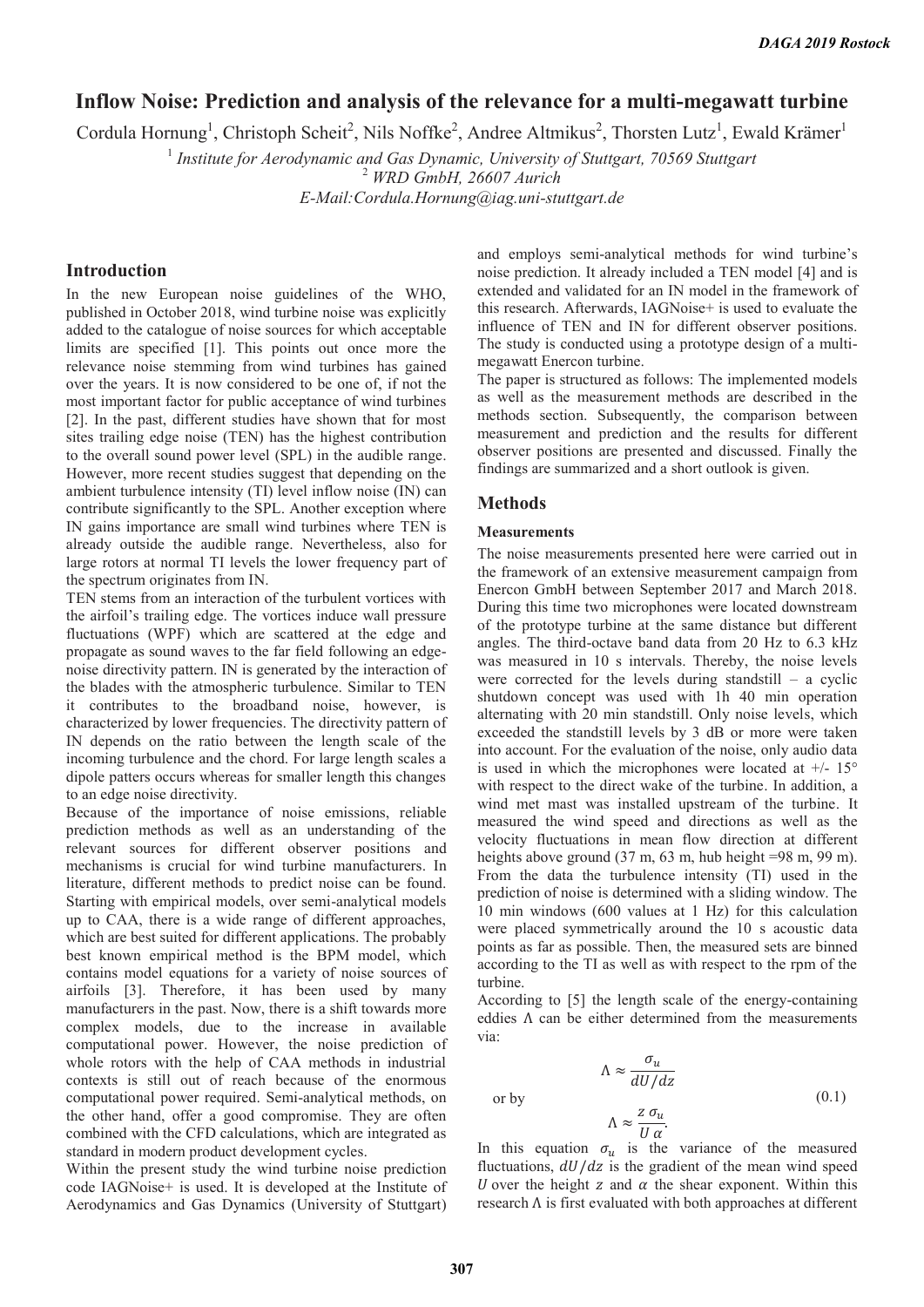heights. The value for the prediction is then determined based on a third order regression for all points.

## **Prediction of Inflow Noise**

The inflow noise is predicted within IAGNoise+ using the model developed by Patterson and Amiet [6]. The theory includes the effects of compressibility and non-compactness, but ignores end effects [7]. By regarding turbulence as a random quantity and thus applying statistical measures such as cross-power spectral densities (PSD) an equation for the far field noise produced by inflow turbulence can be derived. It uses the theory developed by Kirchhoff and Curle by which the cross-PSD of the wall pressure fluctuations can be related to the emitted far field noise [6]. This relation can be simplified for acoustics wavelengths being much smaller than the airfoil semi-span. For this assumption the airfoil loading becomes concentrated within an order of wavelength from the LE and finite span effects are limited to distances of the same order of magnitude [7]. This finally leads to the here used model equation (0.2) for the two sided far field noise spectrum  $S_{\nu}(\mathbf{r}, \omega)$ . To compare the inflow noise prediction with measurements a conversion to a physical realizable one sided spectrum is necessary.

$$
S_{pp}(\mathbf{r}, \omega)
$$
  
=  $\left(\frac{\omega z \rho_{ref} c}{4c_0 \sigma^2}\right) \pi U_1 L \left| \mathcal{L}(\mathbf{r}, K_x, K_y) \right|^2 \Phi_{ww} (K_x, K_{\omega}))$   
with:  $K_x = \frac{\omega}{U_1}$  and  $K_y = \frac{\omega y}{c_0 \sigma}$ 

In equation (0.2)  $\omega$  represents the frequency,  $\rho_{ref}$  the density,  $c$  the chord length and  $c_0$  the speed of sound. The  $x$ axis is oriented in the direction of the mean flow  $U_1$ , y in wall normal and  $z$  in span wise direction. The inflow turbulence spectrum is described by  $\Phi_{ww}$  and  $\boldsymbol{r}$  is the vector towards the observer.  $\sigma$  is the observer distance scaled for compressibility effects by applying the Prandtl-Glauert correction  $\beta$ . The effective lift  $\mathcal L$  is calculated based on the airfoil response function. It is highly dependent on the ratio between the size of incoming gusts and chord length. Thus, one response function for low frequencies and one for higher frequencies is given. The switching frequency is determined based on the non-dimensionalised parameter  $\mu$ .

$$
\mu = \frac{MK_x c}{2\beta^2} \tag{0.3}
$$

For the low frequency regime, i.e.  $\mu$  < 0.4, a solution for the airfoil lift  $L(r, K_x, 0)$  is used which is based on an approximation of the Sears function  $S(\overline{k_x})$ . It is correct for  $\mathcal{O}(\mu)$  but neglects terms of  $\mathcal{O}(\mu^2)$  and higher:

$$
|\mathcal{L}(r, K_x, 0)| = \frac{1}{\beta} |S(\overline{k_x^*})|
$$
  
with  $\overline{k_x} = \frac{0.5}{\beta^2} \cdot K_x \cdot c$  (0.4)

For the high frequency regime, i.e.  $\mu > 0.4$ , a series of corrections is made for the response function alternatingly for LE and TE. The expression for the effective lift can then be calculated as the sum of the corrections. Here, the first two element of the series are used:  $\mathcal{L} = \mathcal{L}_1 + \mathcal{L}_2$  with

$$
\mathcal{L}_1(r, k_x, 0) = \frac{1}{\pi} \sqrt{\frac{2}{(1 + Ma)\overline{k_x}H_1}} E^*(2H_1)e^{iH_2}
$$
 (0.5) and

$$
\mathcal{L}_2(r, k_x, 0) = \frac{i(1 - e^{-i2H_1})}{\pi H_1 \sqrt{2\pi (1 + Ma)} k_x} e^{iH_2} + \frac{(1 - i)}{\pi H_1 \sqrt{2\pi (1 + Ma)} k_x} e^{iH_2}.
$$
\n(0.6)\n
$$
\left[ E^*(4\mu) - \sqrt{\frac{2}{1 + \frac{x}{\sigma}}} e^{-i2H_1} E^*\left(2\mu \left(1 + \frac{x}{\sigma}\right)\right) \right]
$$

In eq. (0.5) and (0.6)  $E^*(x)$  represents a combination of Fresnel integrals. The remaining quantities are defined as  $H_1 = \mu - \mu x/\sigma$  and  $H_2 = \overline{k_x^*} (1 - Ma x/\sigma) - \pi/4$ .

The inflow spectrum is modeled assuming an isotropic twodimensional van Karman spectrum:

$$
\Phi_{ww}(k_x, k_y) = \frac{4}{9\pi} \frac{u_{rms}^2}{k_e^2} \frac{\hat{k}_x^2 + \hat{k}_y^2}{\left(1 + \hat{k}_x^2 + \hat{k}_y^2\right)^{\frac{7}{3}}}
$$
\nwith  $\hat{k}_i^2 = \frac{k_i^2}{k_e^2}$  (0.7)

 $k_e$  is the wavenumber of the energy containing eddies and can be determined based on the length scale from the measurements with  $k_e = 1/\Lambda$ .. The original model as developed by Paterson and Amiet [7] had a quite good prediction quality for high Ma numbers, however, as already shown in their publication, deviated significantly from measurements for lower Ma. This deviation originates in their flat plate assumption. In the Ma number rage of operating wind turbines these thickness effects are, however, significant. A literature research revealed two different thickness correction methods. Both methods were determined by empirical fitting approaches. The thickness correction by Tian et al. [8] was developed based on measurements of a NACA0012. Moriarty et al. [9] utilized a quite extensive test matrix with different airfoil geometries including chambered and non-chambered airfoils as well as different LE radius to derive their sound pressure level correction. For a NACA0012 airfoil in a wind tunnel the two methods lead to very similar results. However, as shown in this paper this changes for wind turbines.

#### **Prediction of TE Noise**

The TEN is also predicted using the in-house code IAGNoise+. It employs an enhanced TNO-type model [10, 11].The principal procedure follows three steps: First, the boundary layer characteristics close to the TE are gained from RANS CFD simulations. With these parameters the power spectral density of the WPF is predicted. Finally, they are used as input to the far field model equation. The main difference to the TNO model by Parchen [11] is that in the here used model the interaction between the turbulent vortices in the boundary layer is taken into account. Therefore, a reliable prediction of TEN also for high angles of attack up to slight TE separation is feasible. Further differences include the model for the moving axis spectrum and the consideration of anisotropy. For the latter, the approach developed by Kamruzzaman [12] is used, but was extended to include the influence of the pressure gradient. For detailed information on the employed model and modeling parameters the reader is referred to [10] and [4].

The CFD simulations for the TEN prediction were performed by M. Arnold (Enercon), using the compressible structured CFD-solver FLOWer, developed by the German Aerospace Center (DLR). The simulation was conducted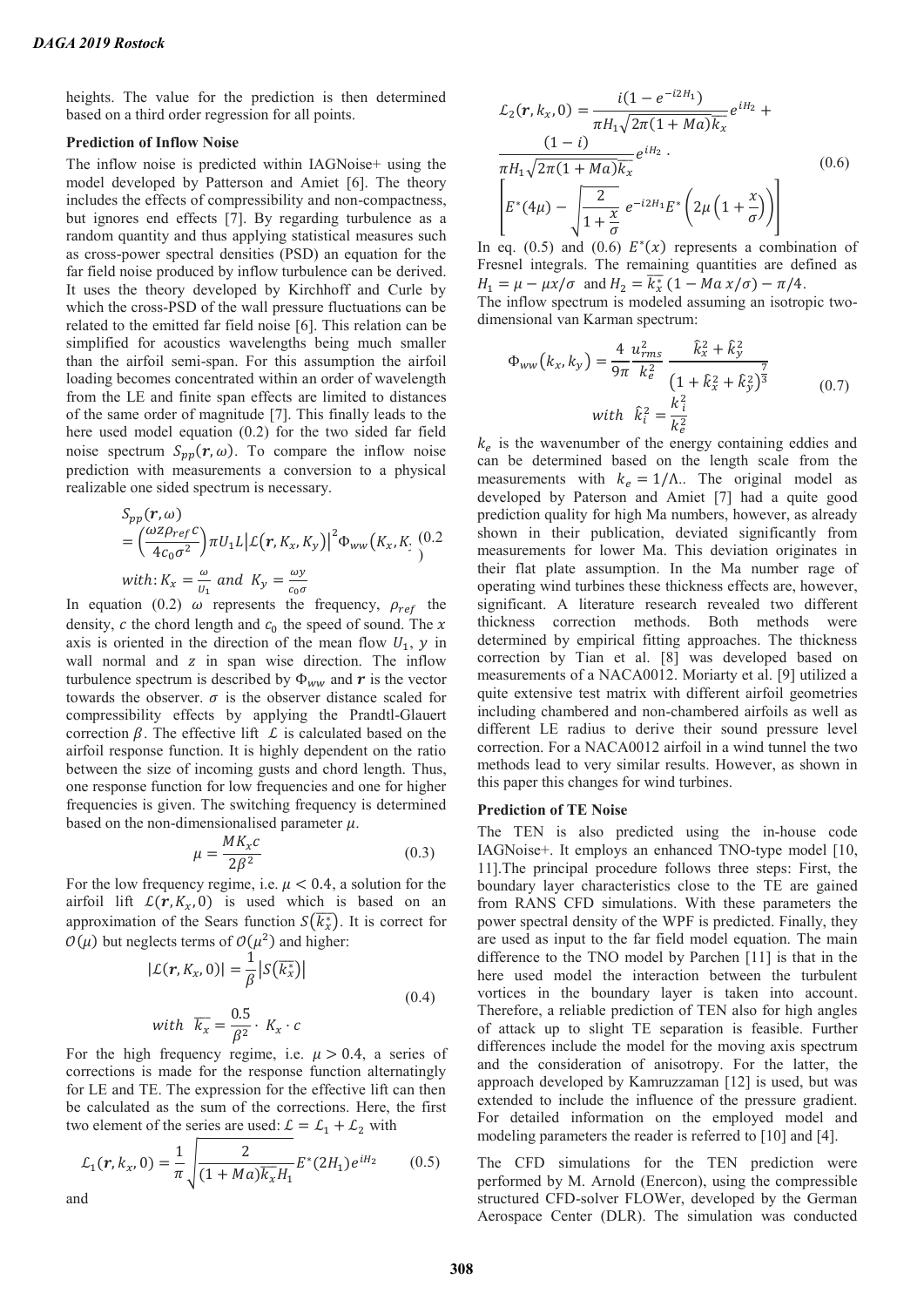fully turbulent, using the two equation Menter SST k- $\omega$ model. This corresponds to the surface soiling on the blade acting as tripping mechanism. The simulation domain is constricted to a single blade 120° mesh. In total, the setup consists of 17 mio. cells in 236 blocks. The boundary layer grid is set up to achieve a  $y$ + value of approximately 1 of the first cell row on the rotor blade's surface with an expansion factor of 1.1. As far field boundary condition uniform inflow was applied, neglecting possible shear or TI.

# **Results and Discussion**

In the Atmospheric Boundary Layer (ABL) a variety of different influences determine its current state. Depending on velocity and temperature gradient it behaves differently. Because of this, it is very challenging to obtain measurement points at constant conditions. Since turbulence generation is a particularly fast changing mechanism, the data gained during the measurements are relatively widespread. In figure 1 the third-octave noise levels at 50 Hz are depicted for different measurement points at a rpm of 15.2. They are plotted over the turbulence intensity (TI) and colored by the shear exponent determined between 98 m and 63 m. It stands out that for a distinct TI the noise levels are scattered over a range of about 8 dB. For higher frequencies – related to TEN – the spectra collapse (cf. figure 2). In addition, figure 1 shows that TI changes with the shear exponent. Higher shear corresponds to a faster decay of eddies and thus smaller eddy sizes (= smaller length scales) and most times lower TI.



**Figure 1:** Noise levels at 50 Hz for different TI for 15.2 rpm.

The input parameter for the IN prediction code are determined from of the wind met mast measurements. The length scales are first calculated for all shear exponents measured with both methods in eq. (0.1) since they are very sensitive towards slight changes in velocity gradient or shear. Subsequently a third order regression is defined which is then used to determine the corresponding length scales for the prediction method. Within this paper, results for three different TI are evaluated. An overview over the TI and the related length scales is given in Table 1.

**Tabelle 1:** Input parameter for prediction.

|               | $15.2$ rpm |      |       | 14.5 rpm |
|---------------|------------|------|-------|----------|
| $TI$ [%]      | 2.8        | 5.5  | 10.1  | 10.0     |
| $\Lambda$ [m] | 6.23       | 6.05 | 39.08 | 8.87     |

The results are shown in figure 2. Depicted are all measured spectra with symbols, in comparison with predictions without correction (solid line) and with the correction of Moriarty (dashed-dot-lines). In the diagram, each color represents one TI, with a shift of 10 dB in between for better distinction.



**Figure 2:** Measured (symbols) and predicted inflow noise spectrum (15.2 rpm). With thickness correction Moriarty: dashed-lines, without: solid lines, for TI=10.1% ( $\leftrightarrow$ ), TI=5.5% (A), TI=2.8% ( $\bullet$ ), (shift of 10 dB between each TI).

The measured spectra are corrected for effects of a completely sound reflecting measurement plate, according to the IEC61400-11 by subtracting 6 dB. While this is valid for the high frequencies, there are some doubts about this assumption in the lower frequency range. Thus, the shown spectra are probably slightly higher in reality. Comparing measurements and predictions for a TI of 10.1%, below 100 Hz the predictions match the measurements quite well. With the correction on Moriarty the predicted noise levels are slightly smaller for the lower frequencies and decrease faster towards the higher frequencies. The correction proposed by Tian et al. has, in contrast to 2D, no effect in 3D. The corresponding curve is located beneath the uncorrected line for all cases. Also for a TI of 5.5% the IN levels are predicted well. In particular, the difference in sound pressure levels for the two different TI is captured. The lowest TI shown is 2.8%. In contrast to the higher TI the measured spectrum is under-predicted by IAGNoise+. The reason for this is assumed to be the isotropic van Karman spectrum which is used to model the inflow turbulence. While this is a fair approximation for high TI flows in the ABL or wind tunnels, it does not depict the characteristics in low TI wind. With higher shear coefficients, related to low TI, the anisotropy of the turbulence increases fast. Thus, the error because of the anisotropy is neglected increases for lower TI. For higher frequencies the predicted IN spectrum deviates from the measurements as expected, since TEN dominates the overall spectrum for this range.



Figure 3: Measured  $( )$  and predicted noise spectra at 14.5 rpm for IN and TEN at, with thickness correction by Moriarty: dashed-lines, without: solid line.

This is further supported by figure 3, which compares measured and predicted IN and TEN for a different operation point at 14.5 rpm and measured at a different time